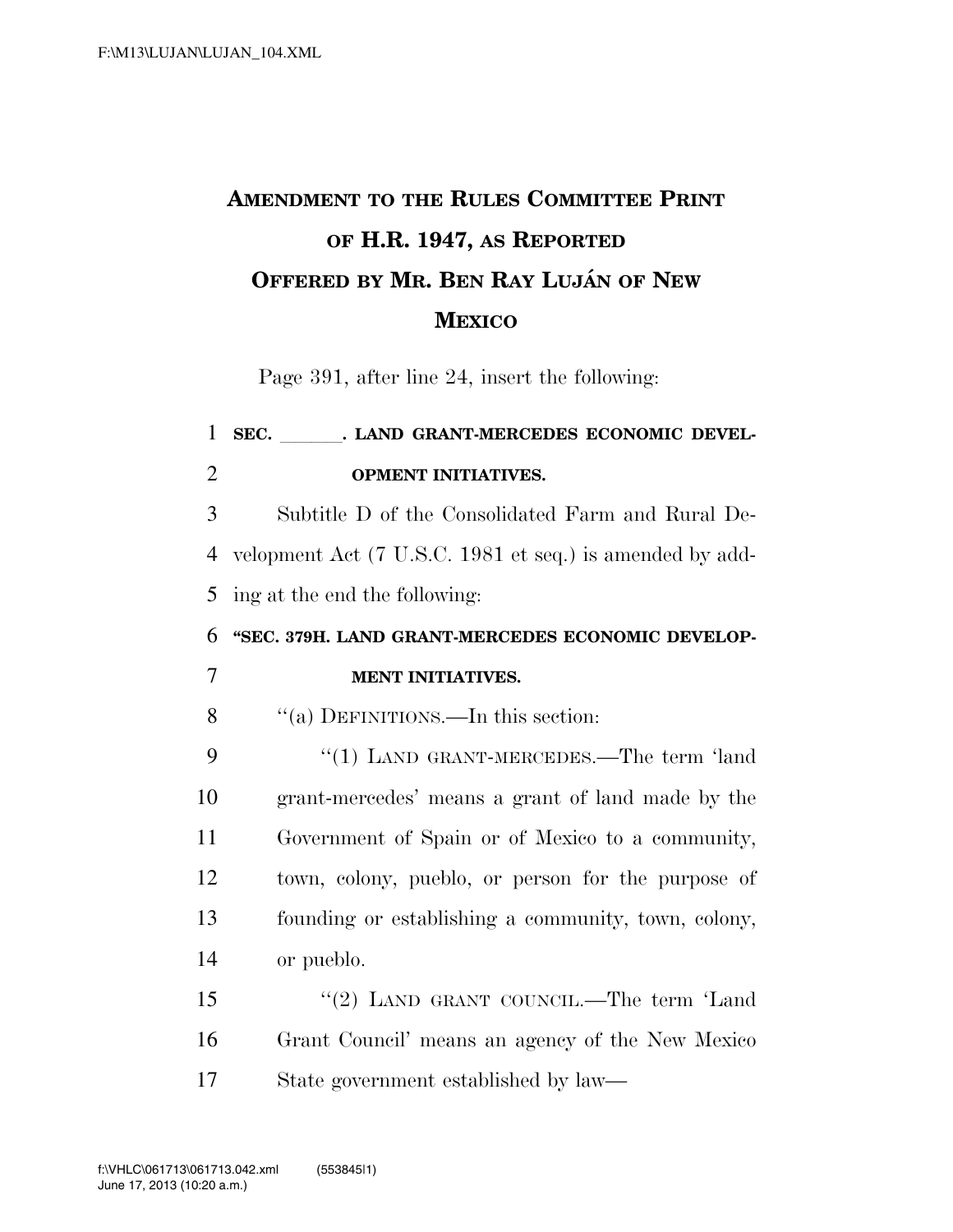| $\mathbf{1}$   | "(A) to provide support to land grants-              |
|----------------|------------------------------------------------------|
| $\overline{2}$ | mercedes in the State of New Mexico; and             |
| 3              | $\lq\lq (B)$ to serve as a liaison between land      |
| $\overline{4}$ | grant-mercedes and other State agencies and          |
| 5              | the Federal government.                              |
| 6              | $``$ (b) PROGRAM.—                                   |
| 7              | "(1) IN GENERAL.—In addition to any other            |
| 8              | funds made available for similar purposes, the Sec-  |
| 9              | retary shall use funds set aside under paragraph (3) |
| 10             | to provide grants to individual land grant-mercedes  |
| 11             | and the Land Grant Council for the purpose of car-   |
| 12             | rying out economic development initiatives under—    |
| 13             | "(A) the Special Evaluation Assistance for           |
| 14             | Communities<br>and<br>Rural<br>Households            |
| 15             | (SEARCH) program;                                    |
| 16             | "(B) the community facility grant program            |
| 17             | under section $306(a)$ ;                             |
| 18             | $\lq\lq$ (C) the program of rural business devel-    |
| 19             | opment grants under section $310B(e)$ ;              |
| 20             | "(D) the program of rural business enter-            |
| 21             | prise grants under section $310B(c)$ ;               |
| 22             | $\lq\lq(E)$ the rural microentrepreneur assist-      |
| 23             | ance program under section 379E; and                 |
| 24             | $\lq\lq(F)$ the rural community development ini-     |
| 25             | tiative.                                             |